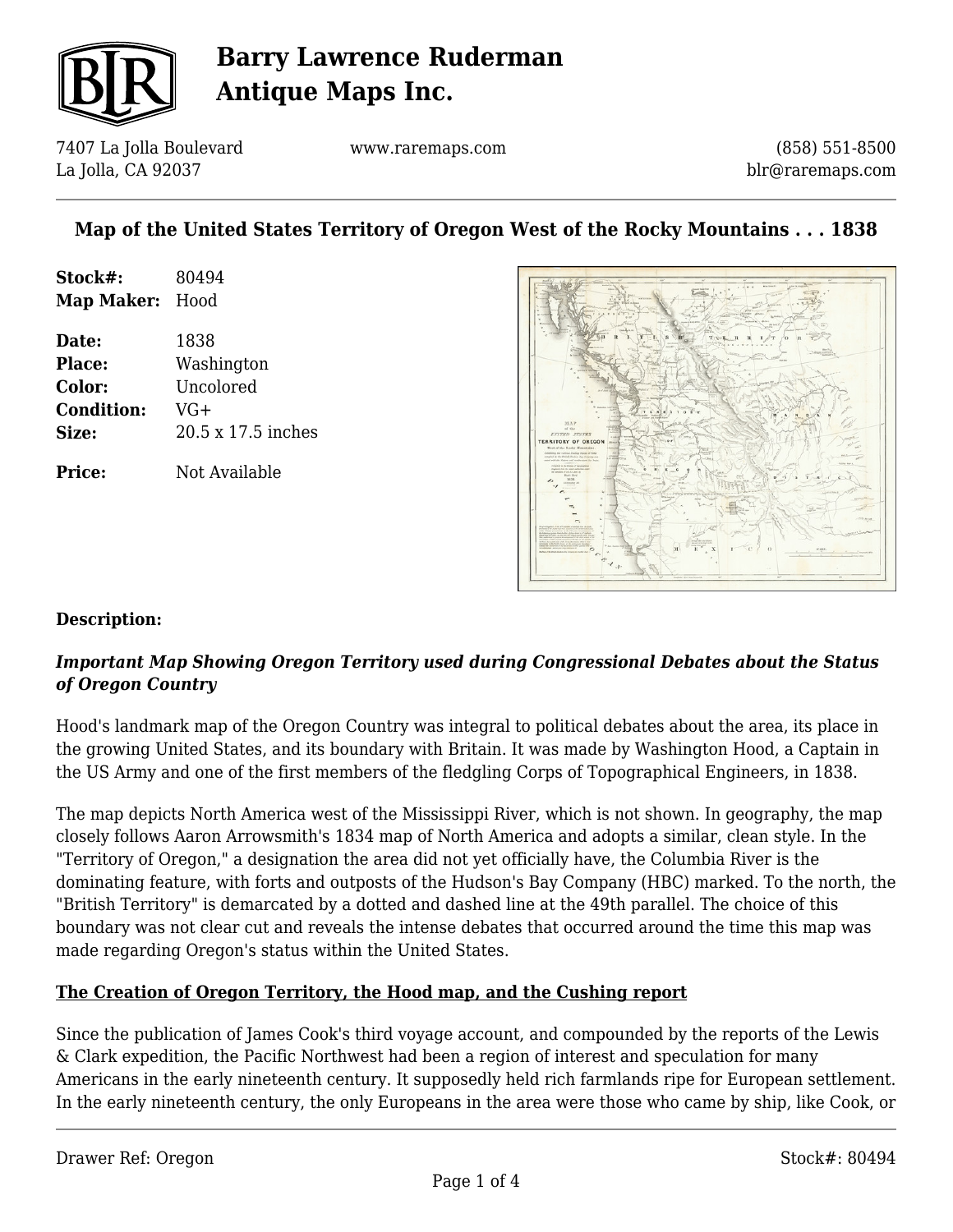

7407 La Jolla Boulevard La Jolla, CA 92037

www.raremaps.com

(858) 551-8500 blr@raremaps.com

## **Map of the United States Territory of Oregon West of the Rocky Mountains . . . 1838**

those who travelled overland from the areas that are now California (Spaniards and Mexicans), Alaska (Russians), and Canada (British).

Again spurred by Cook, many came to take advantage of the lucrative fur trade, with the HBC as the most famous of the several companies who attempted to monopolize the fur business. In 1818, Britain and the United States, eager to shut out competition and to lock down the promise of the region, agreed by treaty to share sovereignty.

Over time, however, this alliance frayed in light of continued growth by the HBC and pressure from United States settlers eager to gain recognition from the US government. The boundary was renegotiated in 1826, but no resolution was reached. The 49th parallel, used on this map, was discussed at that time, which is mentioned by Hood under the title.

In 1812, Robert Stuart discovered a route over the Continental Divide, South Pass, which was safe for wagons to cross. Stuart, who worked for the Pacific Fur Company, had started at the Columbia River and journeyed east and over South Pass into what is now Wyoming; he proved it possible to get over both the Blue and the Rocky Mountains via wagon.

In the 1830s, settlers began to follow the route west, inspired by books like Hall Jackson Kelly's *A Geographical Sketch of that Part of North America called Oregon* (1830) and his *General Circular to All Persons of Good Character Who Wish to Emigrate to the Oregon Territory* (1831). The first wagon train, organized by Nathaniel Wyeth and guided by William Sublette, a fur trader, made the crossing in 1831. Three farmers from that group became the first Americans to settle in Oregon, joining British subjects, mostly HBC employees, already farming in the Willamette Valley. Wyeth organized another wagon train in 1834; it did not succeed in shifting a large number of people to Oregon, but one of its members, the missionary Jason Lee, did stay and started to call others to join him.

Inspired by Lee and other missionaries like Marcus Whitman, the United States government took up the subject of Oregon's status. In 1838, Senator Lewis Linn of Missouri proposed a bill that would authorize settlement. This map accompanied the bill and gained wide circulation thanks to its official status. Linn proposed several similar bills between 1838 and 1843, his voice forming the core of a rising clamor to integrate Oregon into the United States. A county in Oregon would eventually be named for him.

The House Committee on Foreign Affairs also took up the topic of Oregon Country. Caleb Cushing, a Representative from Massachusetts, began arguing for the US's claim to Oregon by right of first discovery. In January 1839, he led the Foreign Affairs Committee to issue a report that favored the creation of a military presence in Oregon, in order to defend the US's claim to the land and its use. Included in the report were letters from those already living in Oregon who were desperate for a governor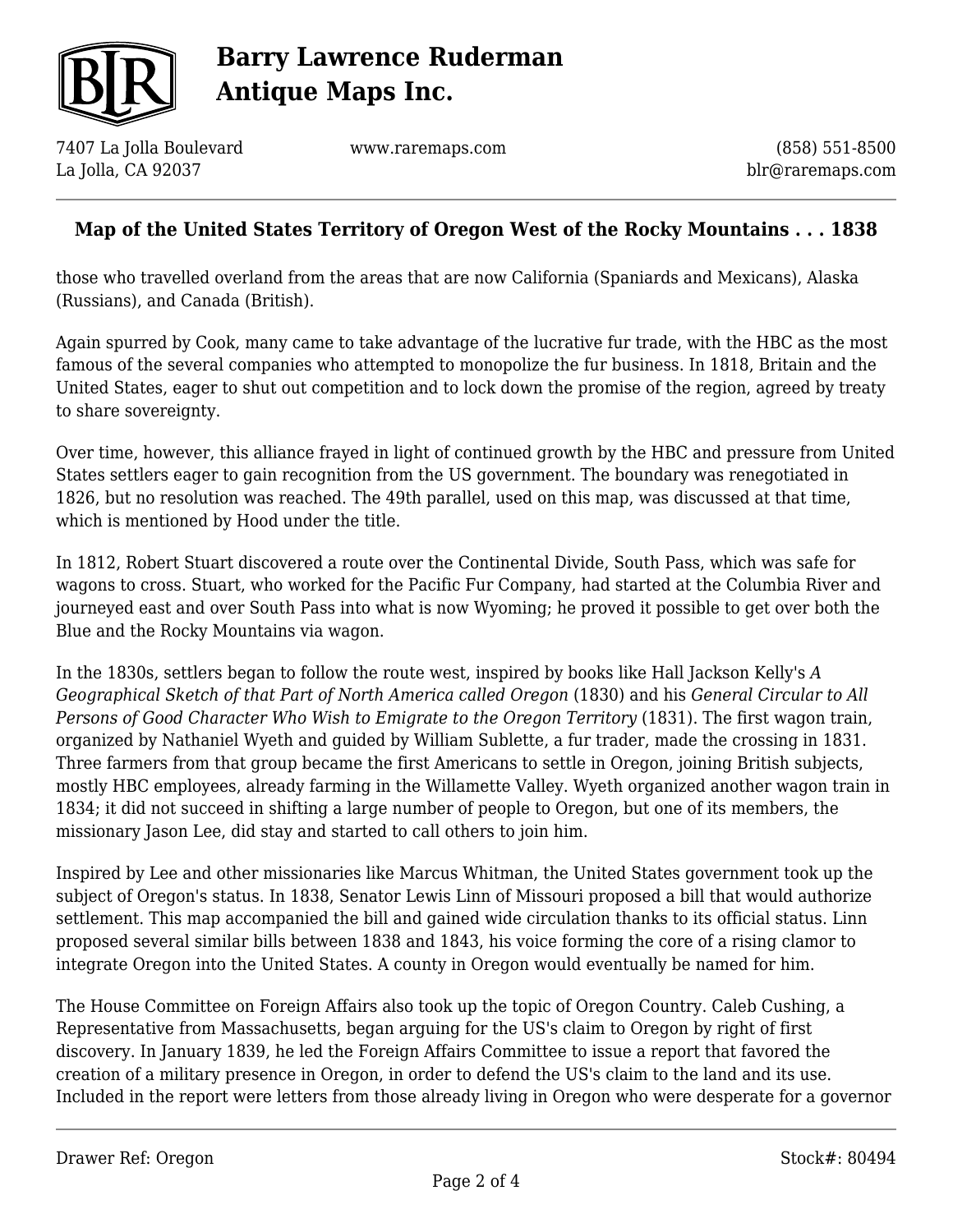

7407 La Jolla Boulevard La Jolla, CA 92037

www.raremaps.com

(858) 551-8500 blr@raremaps.com

## **Map of the United States Territory of Oregon West of the Rocky Mountains . . . 1838**

and magistrate; they wanted reassurance that their new farms were legal claims.

#### **The British-US Boundary Dispute**

As mentioned above, the Hood map follows Aaron Arrowsmith's map of 1834. This borrowing is particularly evident in the rivers near the Great Salt Lake. However, a significant departure is the proposed boundary line that Hood chose to convey; it lies at the 49th parallel, far north of where the British had settled thanks to the HBC and farther south than some US statesman wanted.

In the US Presidential Election of 1844, James K. Polk ran on a platform that used the slogan "54°40 or Fight!" This referred to the boundary line to be established between British Canada and the United States. This parallel was just below the boundary of Russian settlement in Alaska and effectively shut the British out of much of the Pacific Northwest Coastline.

Polk was elected but quickly became embroiled in another border dispute to the south, the Mexican-American War (1846-8). Rather than fighting on two fronts, Polk tried to negotiate the northern border with the British. By this time, Americans outnumbered the British in Oregon six to one. The British, eager to protect the forts they had built via the HBC, wanted a parallel at the 42nd parallel. Polk compromised on the 49th, precisely the parallel shown on this map. The border treaty was signed in June 1846.

Initially, the land was left unincorporated. However, on November 29, 1847, Marcus Whitman, his wife Narcissa, and their children were killed by Cayuse people during an attack on the mission. The Cayuse accused Whitman of poisoning Cayuse who had been in his care. Whitman had guided one of the first large wagon trains west and was well known to lawmakers in Washington D.C. Outraged by the violence, but not, presumably, by the alleged poisonings of the Cayuse, Congress began to organize to have Oregon brought under direct US control.

Oregon was officially incorporated as a US Territory on August 14, 1848. In 1853, the northern portion was carved out and became Washington Territory. In 1859, the southwestern portion of the Territory became the state of Oregon. The rest of the Territory eventually became parts of the states of Idaho, Montana, and Wyoming.

#### **Washington Hood**

Washington Hood (1808-1840) was born in Philadelphia. He graduated from West Point in 1827 as the Academy's 500th graduate. As a Lieutenant, Hood drafted maps of the American West while attached to units exploring the area. He surveyed the Ohio Michigan border (1835) and northeastern Oklahoma (1839). He also drew many other maps, including one of the Indian tribes west of Arkansas and Missouri